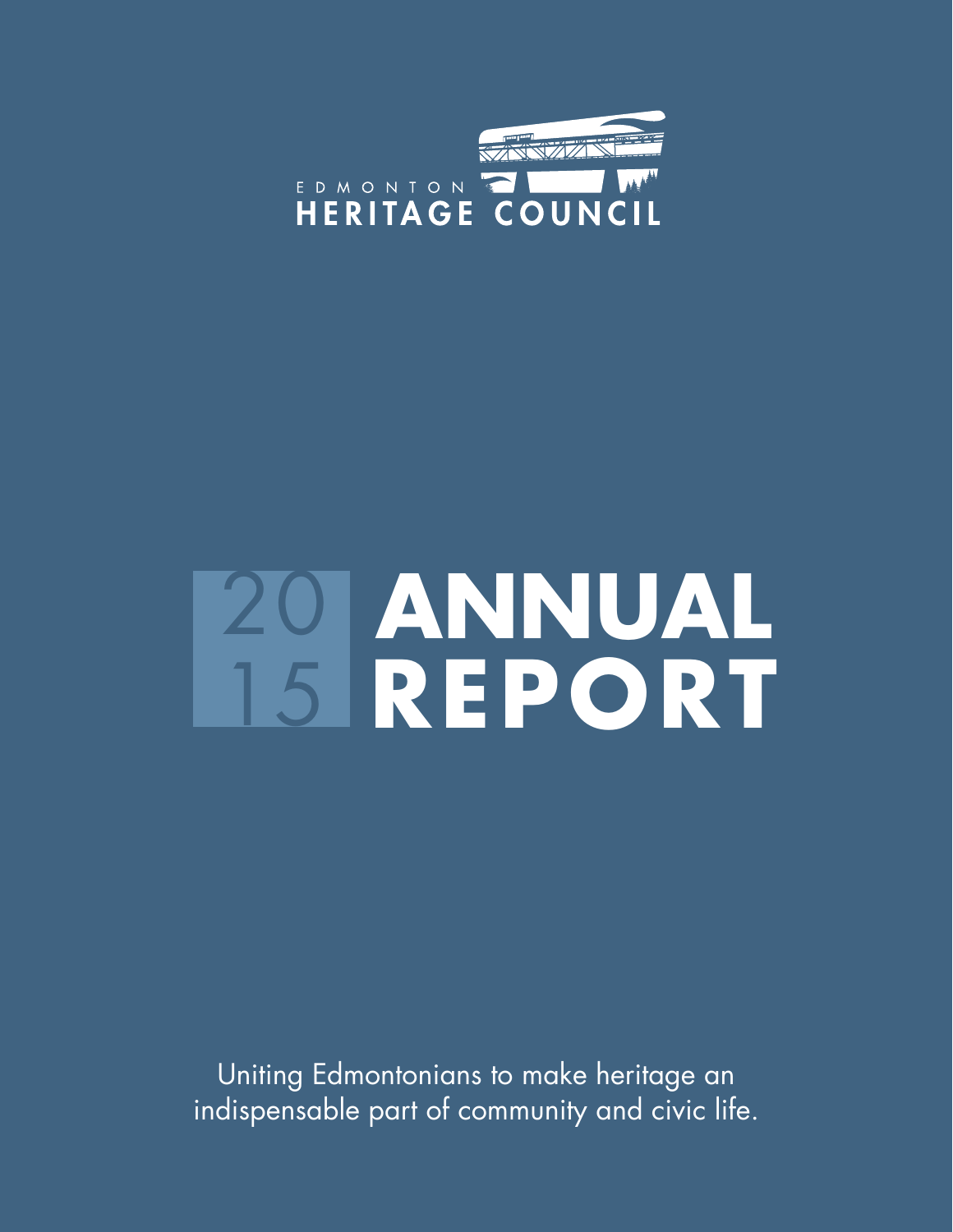# **CONTENTS**

- **3** MESSAGE FROM THE CHAIR
- **4** 2015 HIGHLIGHTS
- **6** EXECUTIVE DIRECTOR'S REPORT
- **7** FINANCIALS AT-A-GLANCE EHC STAFF 2015 BOARD OF DIRECTORS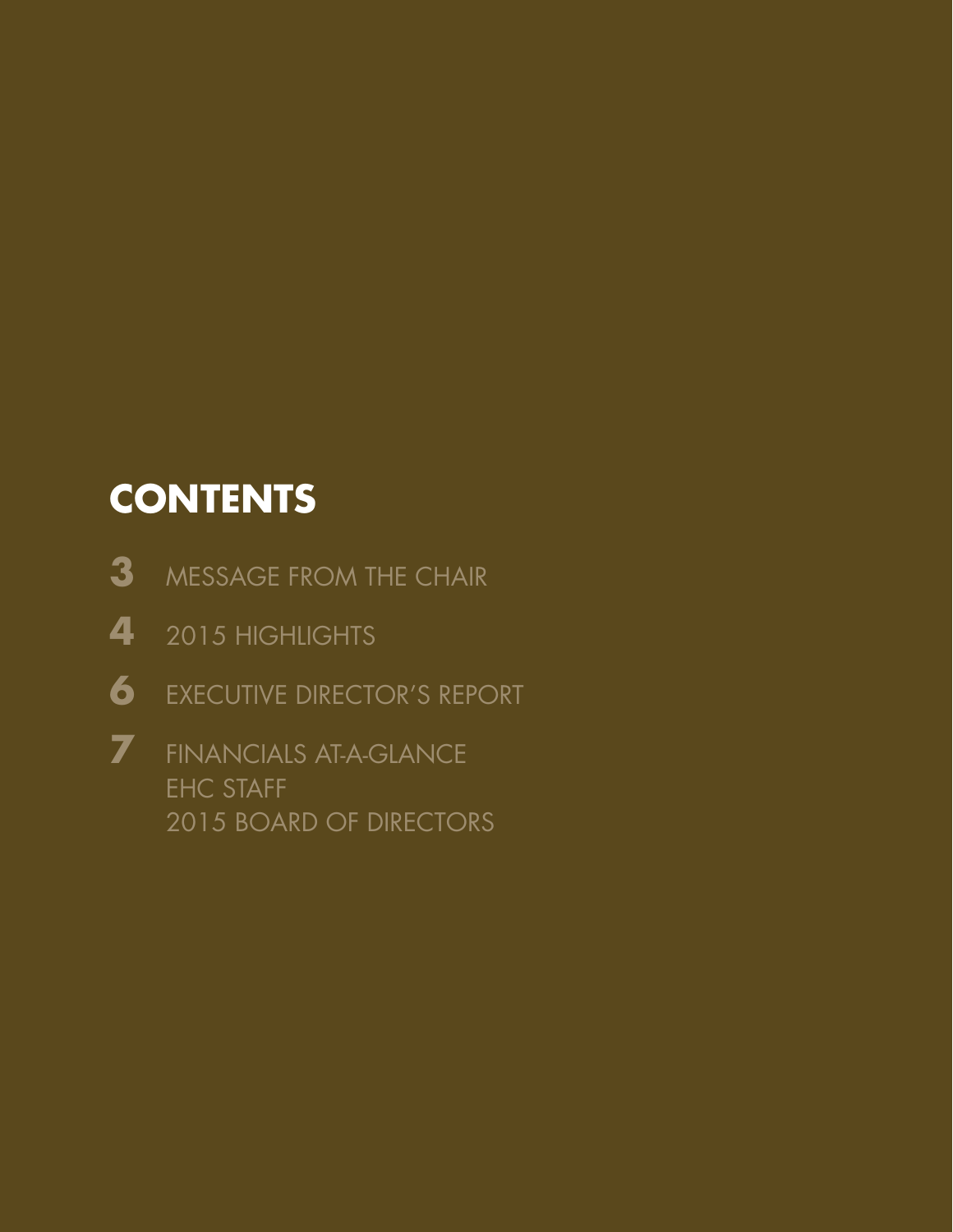

## **MESSAGE FROM THE CHAIR**

**Thank you** for your meaningful support in a year of reflection for the Edmonton Heritage Council.

The 2015-16 board crystallized the work of its five predecessors: summoning a collective determination to shape the communitarian life of the place we call Edmonton today, through the broad and inclusive story of an ever-changing city rooted in a meeting place that began more than 11,000 years ago.

The founding of our community lies in atavistic memory, in the tesserae of spoken remembrances and fragments of dreams. Yet in the EHC's decision to honour and foster the entire eleven-millennium story of Amiskwaciwâskahikan, the place we know today as Edmonton, we give validity and meaning to our own experience on this land: on these bends of the river with ample banks, and the abundance of life it supports.

We are now committed to giving shape and meaning to the report of the Truth & Reconciliation Commission of Canada, understanding that our most consequential action is to pursue the reconciliation of all who call Edmonton home.

In March 2016, the EHC board unanimously directed staff to produce a path forward toward this goal — fully recognizing it is a journey that cannot have an end point — for the consideration of the board elected for the 2016-17 year.

In doing so, we were mindful of the perspective that heritage is the entirety of lived experience on this land, whether tangible or intangible; history is the portion which is remembered, often from contested perspectives; and archives are the granular detail that chronicle the human journey.

Reconciliation enables us to share multiple truths and voices that must be heard and included: not to force agreement, but to bring clarity to complexity, and to enable the mingling of experiences and memories—a heritage ecosystem that supports societal development.

Please join us, as we illuminate our past to build our future.

**Satya Brata Das** 2015-16 CHAIR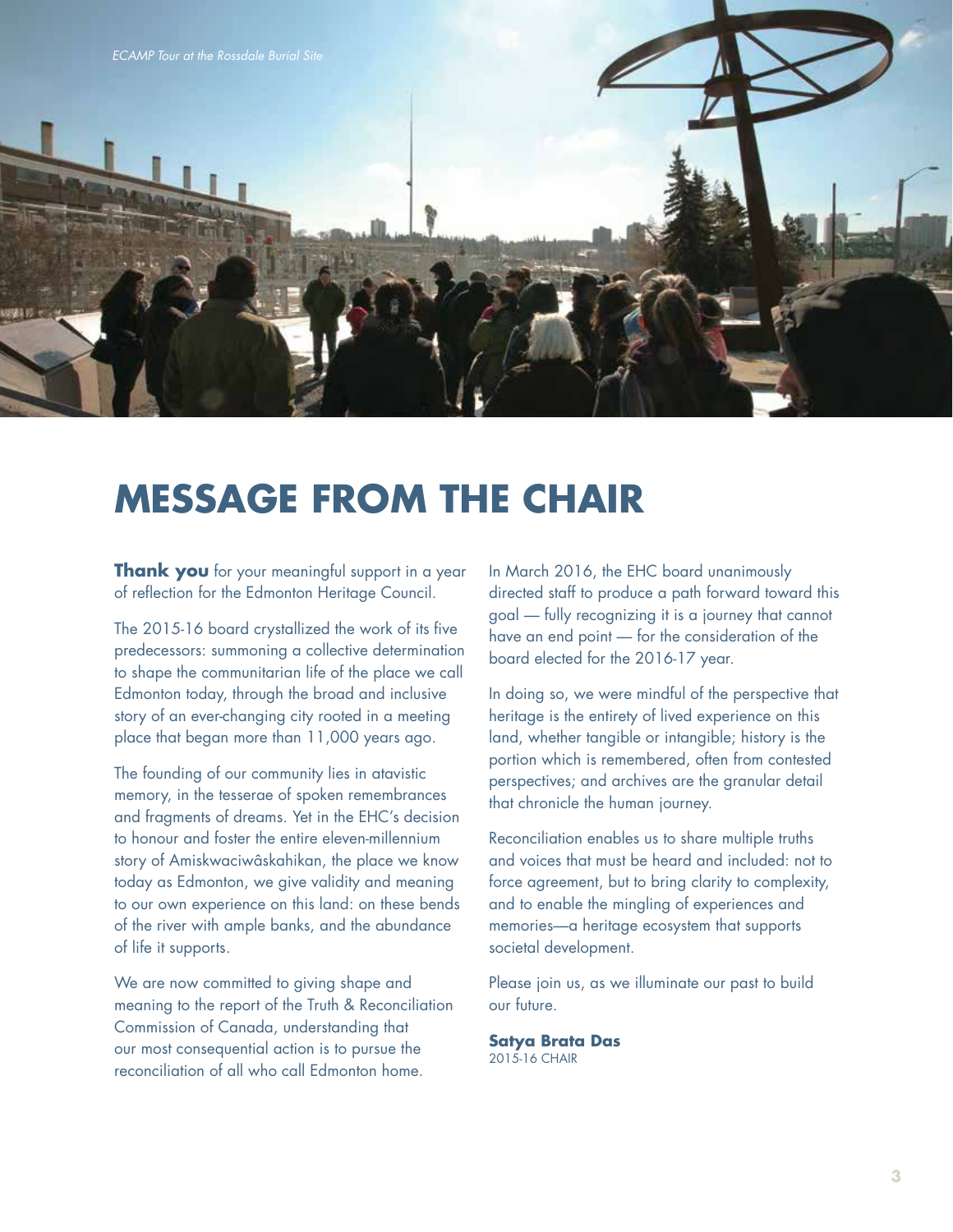# **EHC STRATEGIC GOALS**



## BUILD RELATIONSHIPS

Strengthen Edmontonians' connection with their city and help create a strong sense of place through Edmonton's heritage



## ANIMATE CONVERSATIONS AND SPARK ACTION

Engage and activate citizens with Edmonton's story and history



**27** out of **44** recipients received **HCIP** funding for the first time.





**48** new stories from **24** local writers published through the **ECAMP** website on the people, places, things and moments that make Edmonton

unique.

# **\$13,413**

in sponsorships provided to **15** organizations and individuals engaging communities through events and initiatives related to Edmonton's heritage and culture.

# **\$533,470.33**

invested in the creativity and professionalism of Edmontonians through the **Heritage Community Investment Program (HCIP)**, supporting **10** organizations, **4** individuals, and **30** projects. View all recipients on [edmontonheritage.ca/grants](http://edmontonheritage.ca/grants/)



**THE GREEN ROOM'S EDMONTON RUG PROJECT** The Islamic Family and Social Services Association (IFSSA) brought communities together to create a prayer rug inspired by Edmonton and one of its historic structures, the Al-Rashid Mosque.

#### **INVESTMENT BY GRANTS STREAM**

- **Derational Funding** \$172,720.43
- **Project Funding** \$303,404.50
- **Living Local** \$51,094.00
- **Travel** \$6,251.40

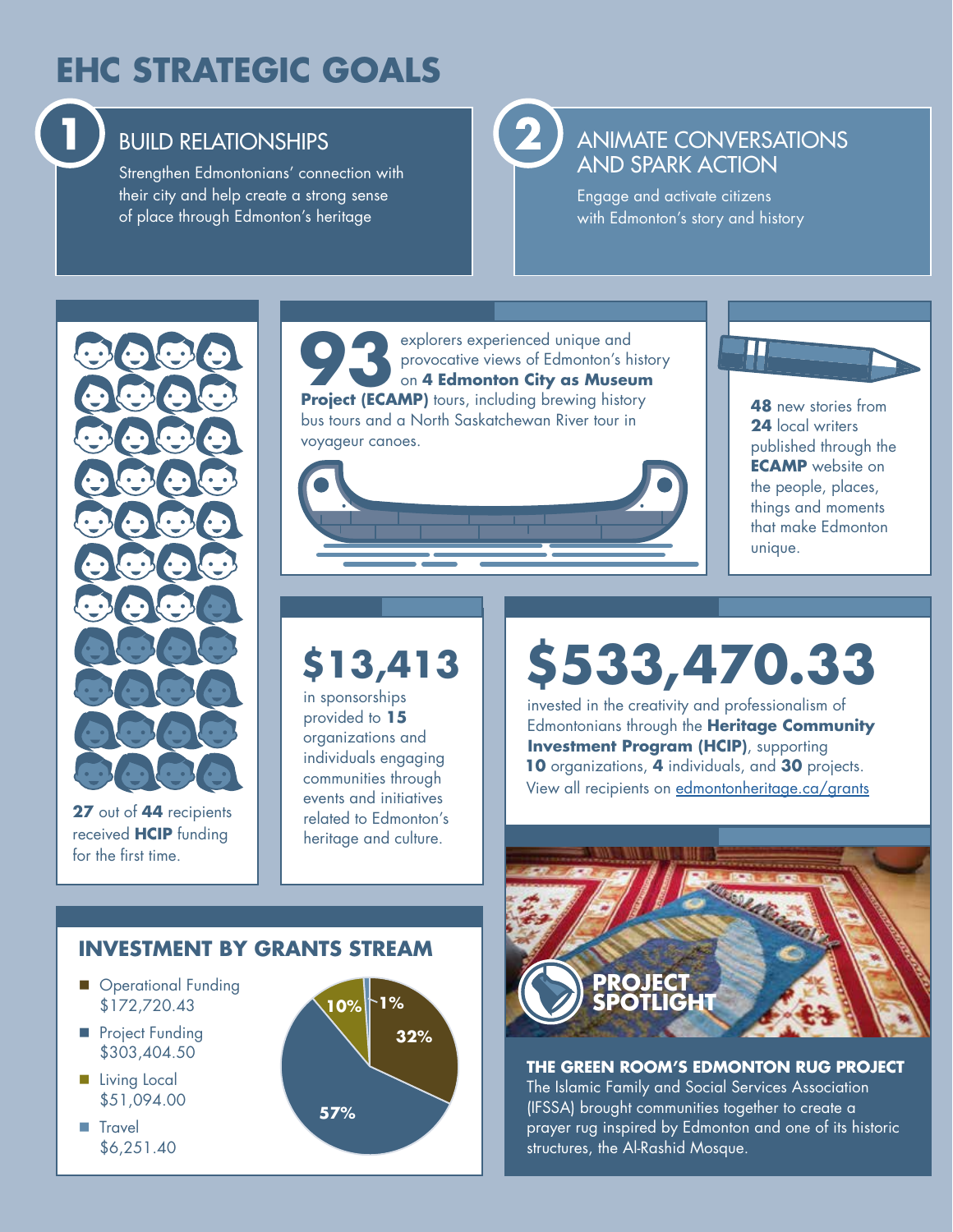## TRANSFORM AND TRANSLATE EDMONTON'S HERITAGE CLIMATE

Make Edmonton's history and heritage indispensable to citizens

## DEVELOP OUR FRAMEWORK TO SUPPORT EDMONTON'S DIVERSE HERITAGE

Evolve EHC's operations to improve programs, partnerships and collaboration



**59 Edmontonians** strengthened their professional and organizational skills at **5 Edmonton Heritage Network** workshops focused on strategic planning, volunteer management and social media engagement.

### **A commitment** to reflect

upon and respond to the Truth & Reconciliation Commission's Calls to Action through the EHC's work, initiated by a sharing circle comprised of TRC Commissioner Chief Wilton Littlechild, Mayor Don Iveson, and Rod Loyola, MLA alongside EHC staff and Directors.



**60** places of significance related to **6** local cultural communities published on **Edmonton Maps Heritage**, a collective online effort by Edmontonians to put themselves on the map of local heritage.



**posts on the EHC Blog**, with staff and collaborators reflecting on the growth and challenges in Edmonton's heritage sector and the role of heritage in our communities.



#### **RECONCILING EDMONTON**

RISE – Reconciliation in Solidarity Edmonton brought together four collaborators—two Indigenous, two settler—to examine the intersections of these histories Partnership Demonstration micro-grants.<br>
These **ECAMP**-funded projects supported<br>
new creative partnerships inspired<br>
by topics of historic and contemporary<br>
interest to Edmontonians.<br>
Letter—to examine the intersections o

Partnership Demonstration micro-grants. These **ECAMP**-funded projects supported new creative partnerships inspired by topics of historic and contemporary interest to Edmontonians.



**ECAMP momentary museums** in partnership with CKUA Radio providing opportunities for Edmontonians to add their stories and reflections to experimental exhibit spaces.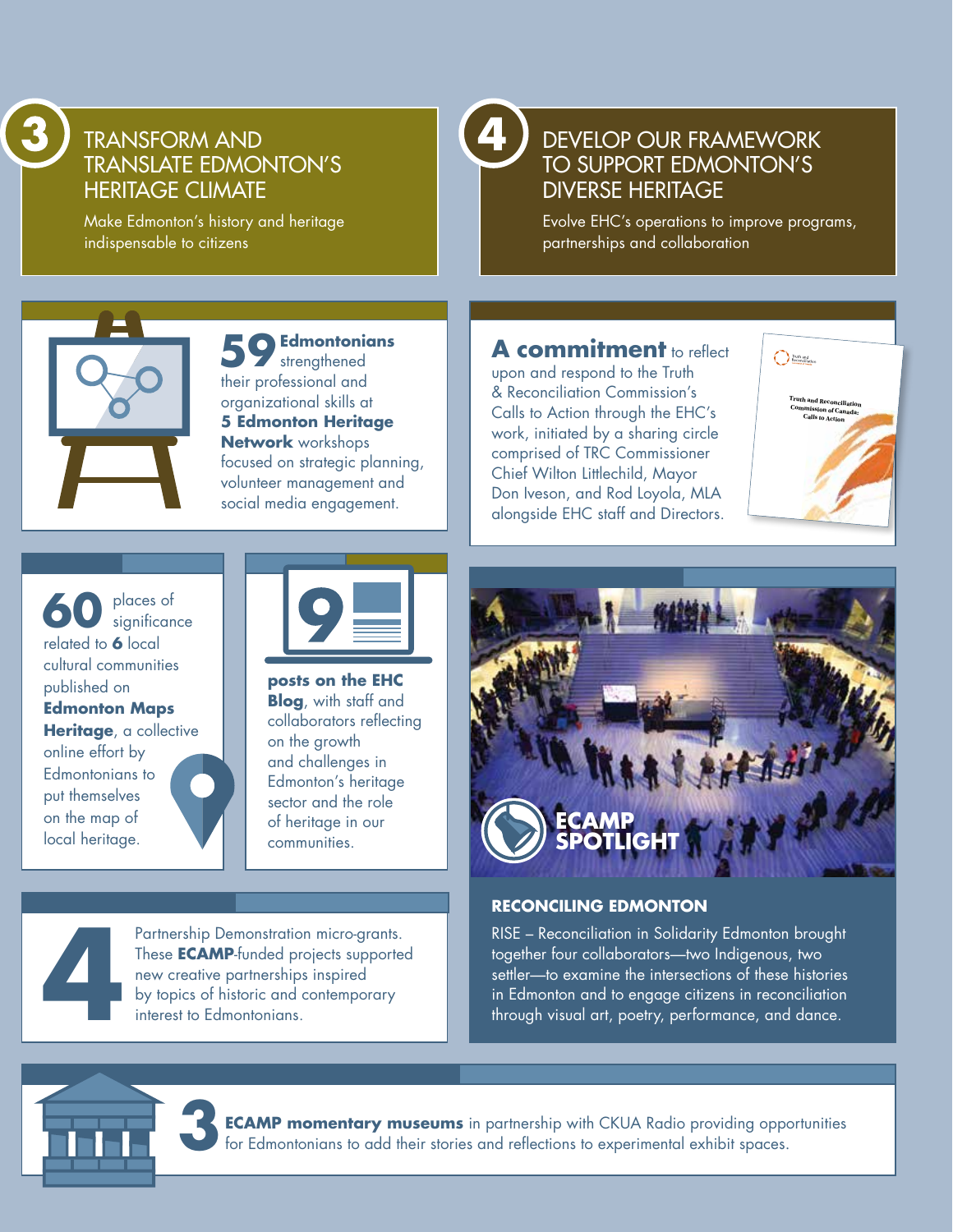

## **EXECUTIVE DIRECTOR'S REPORT**

The work of the Edmonton Heritage Council helps connect people through their diverse histories and experiences. These connections have social, cultural and economic value: a healthy, engaged and productive community values the stories of all citizens as integral to the larger story of the city.

In 2015, we focused on increasing the reach of our programs to include more people and communities in Edmonton. We began to audit our organizational programs and policies for greater inclusion and outreach. We look forward to that emerging further in 2016 through key initiatives like the Heritage Community Investment Program (HCIP), Edmonton Maps Heritage and the Edmonton City as Museum Project (ECAMP).

Working with the City of Edmonton and our community partners, we increased heritage investment in the community by over 60% in 2015, adding more sustaining support for heritage organizations and heritage projects.

Edmonton Maps Heritage is mapping more and more of the city's places of significance, with 2015's work adding sixty new locations connected to urban Aboriginal experience and the histories of Edmonton's Chinatowns and meat packing industry, among others.

ECAMP continued to advance the development of a city museum for Edmonton. This project draws on the creative energy of Edmontonians in the community and online. In 2015, their input helped refine ECAMP's strategic aims through a community consultation process.

My thanks for the energy and commitment of EHC's small but mighty staff in administering this work that makes Edmonton's heritage vibrant and alive. And thank you to all who are building relationships between citizens and the heritage of the city, making heritage essential to the present and future health of our communities.

**David Ridley** EXECUTIVE DIRECTOR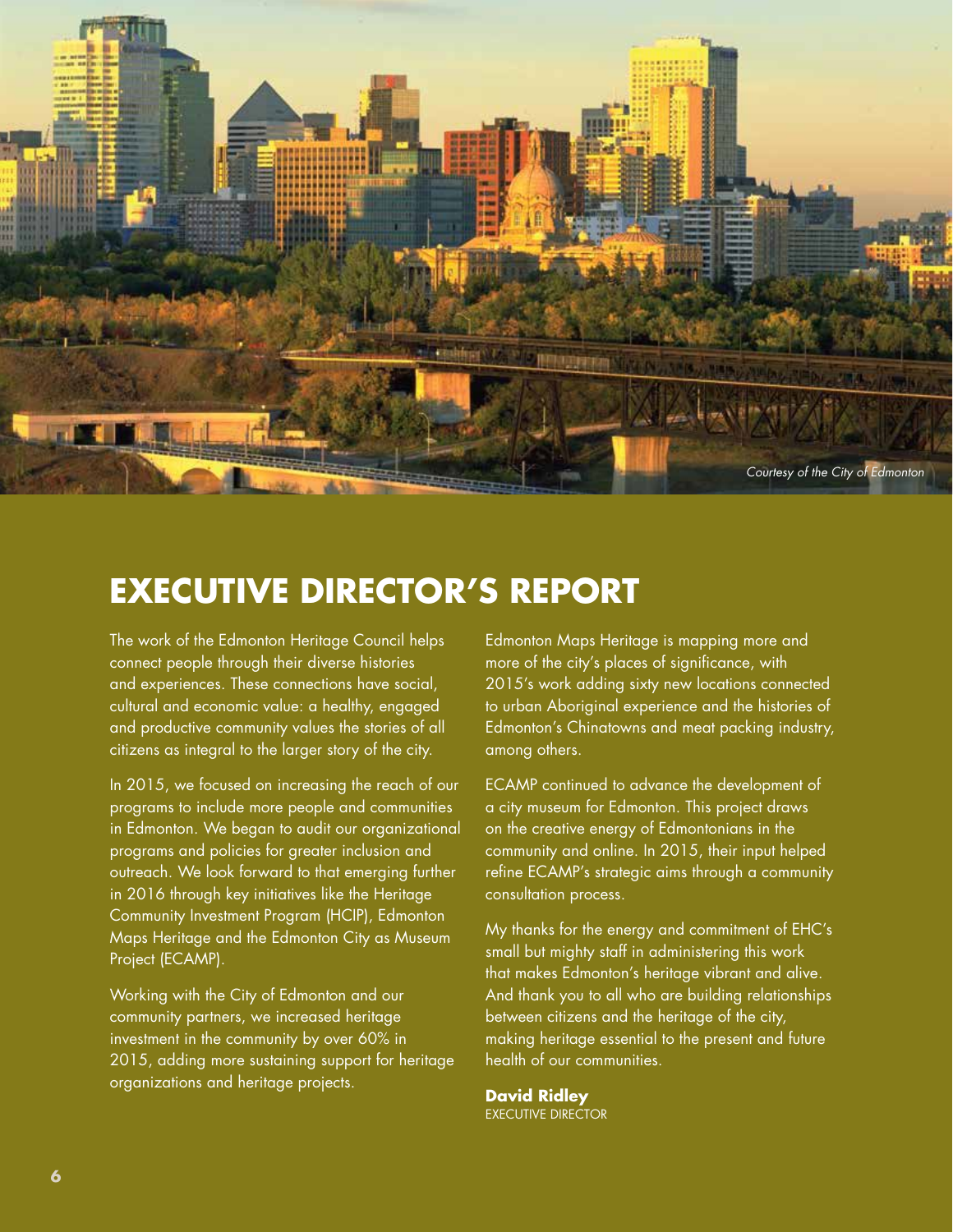### **2015 FINANCIALS AT-A-GLANCE**



Our audited financial statements are posted at [edmontonheritage.ca/reports](http://edmontonheritage.ca/reports/)

#### **EHC STAFF**

David Ridley EXECUTIVE DIRECTOR Ericka Chemko program & operations manager (to september 2015) Miranda Jimmy program manager Monica Roberts city museum strategy manager Meredith Mantooth grants & program coordinator Ryan Stephens communications coordinator Azkaa Rahman administrative coordinator (from march 2015)

Shirley Combden FINANCIAL OFFICER

### **2015 BOARD OF DIRECTORS**

(Elected & continuing term as of June 2015)

#### **EXECUTIVE**

Satya Das CHAIR Gregory Bounds vice-chair Ana Laura Pauchulo SECRETARY Lan Chan-Marples treasurer Terry O'Riordan PAST CHAIR

#### **MEMBERS AT LARGE**

Alex Abboud Candas Jane Dorsey Eric Gormley Andy Grabia Judy Half Beth Sanders Karen Wall Jesse Watson Virginia Stephen (TO JULY 2015) Pauline Urquhart (TO OCTOBER 2015)

#### **CITY OF EDMONTON REPRESENTATIVES**

Robert Geldart senior heritage planner Kathryn Ivany archivist and supervisor, heritage and special facilities

Evelyn Ehrman acting manager, community and recreation facilities, citizen services Rob Smyth acting general manager, citizen services